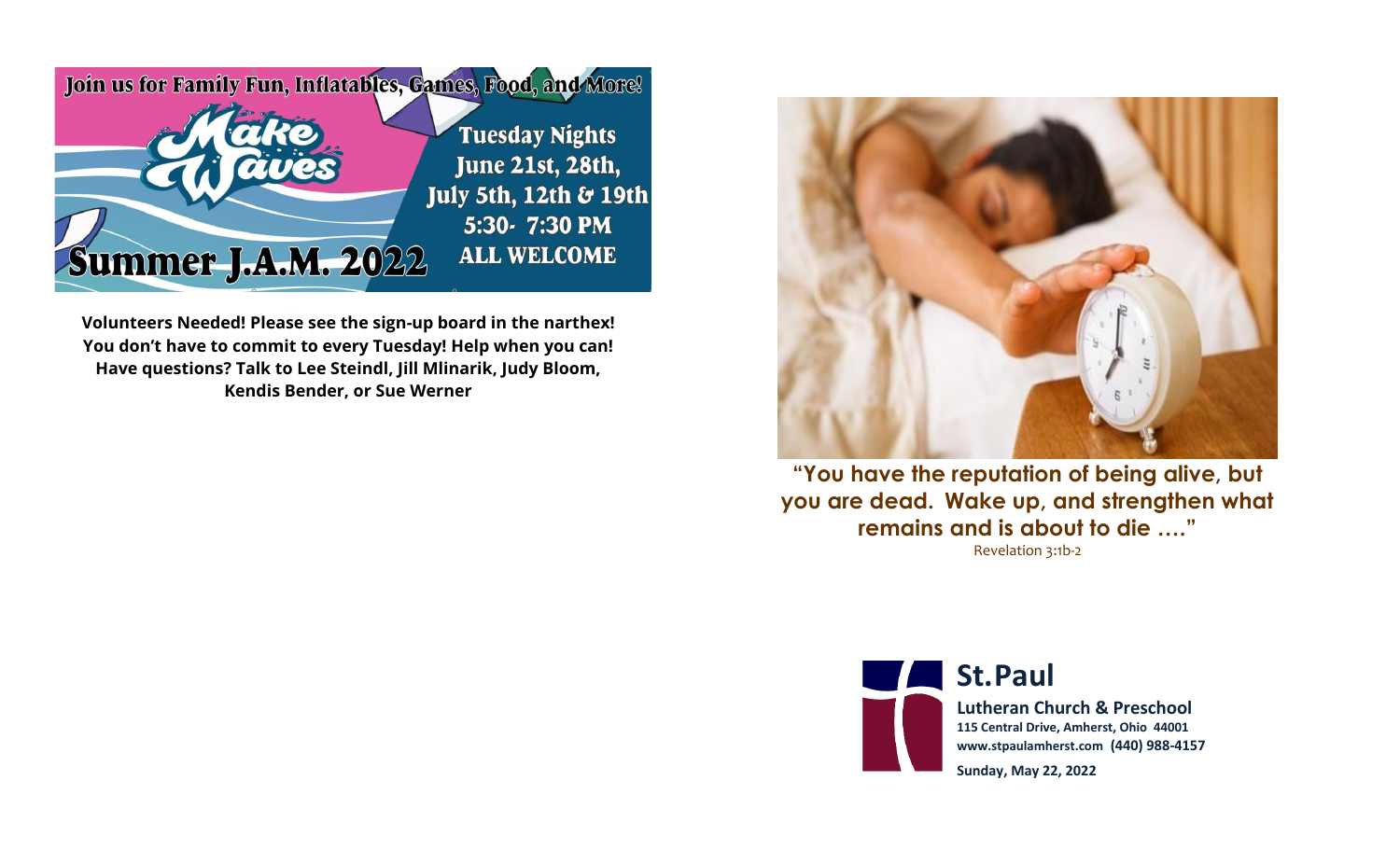**IN TODAY'S WORSHIP:** "A little of this & a little of that" is how most Americans today pick and chose what to believe. Never before have we had so many choices available to us to have everything our own personal way. But not all ideas are created equal and not all spiritual beliefs are of the Holy Spirit. When we leave behind God's Word in the Bible as the only solid foundation of faith, we also lose Jesus. And when we lose Jesus and an appreciation of His grace, we don't care if we serve Him or believe in Him. Compromise and Complacency will kill your spiritual life! Today we ask: Where are you tempted to Compromise in your faith? Where are you growing Complacent? Will you hold ONLY and FIRMLY to Jesus, and find life?

## **PRAYER BEFORE WORSHIP:**

O mighty Rock, O Source of life, Let Your good Word in doubt and strife Be in us strongly burning That we be faithful unto death And live in love and holy faith, From You true wisdom learning. Lord, Your mercy on us shower; By Your power Christ confessing, We will cherish all Your blessing. Amen. Lutheran Service Book # 913, vs.3

**Please fill out a Communication Card in the pew, and pass it towards the center aisle anytime in the first half of the worship service**. You may also use the yellow card in your pew to write down prayer requests for needs or praises. Ushers will gather them during the hymn prior to the sermon. This means you will no longer need to stop on the way into worship to complete one. Offerings will continue to be collected at the doors.

**Ushers are standing by to assist you** in locating a seat, directing you to restrooms, coat racks, and any other help you might need.

**Kids' Activity Bags** are filled with crayons and coloring booklets, and other quiet things to keep kids' attention. They are in the back of the worship center or see an usher for these.

**WORSHIP WITH US @ ST. PAUL'S ON-LINE --** St. Paul's 8:30 AM and 10 AM worship services are live-streamed on Sunday mornings. Go to the church website (www.stpaulamherst.com) and click on the Live-Stream banner on the home page. Recordings of the 8:30AM worship services remain on-line after the livestream for viewing anytime.

## **Altar Flowers given to the glory of God by:**

- **-** Ron and Tina Muska in memory of their parents
- **-** Ed and Gerri Deidrick in memory of loved ones

**CHURCH ELEVATOR OUT OF SERVICE** Repairs are being made on the elevator's doors to comply with State building code. The church elevator should be working again very soon and we will let you know as soon as it is running again. Secondly, please remember that in order for the elevator to operate the gates and doors on all levels must be fully closed. Thank you, **Trustees** 

**Road Construction is continuing, making it difficult to get to the church building from Cleveland Avenue.** As the work proceeds its just easiest to get to St. Paul from the south. Park Avenue remains open allowing you to drive up either Central Drive or Jackson Street to get to church.

**Its** *SUMMER!* A beautiful gift basket filled with goodies for summer is ready for *you* to give to a new neighbor! It's a great way to meet a new neighbor and invite them to church. All you need to do is write down the address on an entry form in the narthex. Do it today!

| This Week For The Lord     | <b>Looking Ahead One Week</b> |
|----------------------------|-------------------------------|
| 5/22 Worship 8:30 AM       | 5/29 Worship 8:30 AM          |
| Holy Communion 10 AM       | Worship 10 AM                 |
| 5/24 Seasoned Saints 10 AM | 5/31 Seasoned Saints 10 AM    |
| New Life With God 6:45 PM  | New Life With God 6:45 PM     |
| Women's Ministry 7 PM      | Women's Ministry 7 PM         |
|                            |                               |

## **Serving in God's House:**

| <b>Pastor</b>      | Rev. Paul Werner                                                    |
|--------------------|---------------------------------------------------------------------|
| Organist           | Oziah Wales                                                         |
| <b>Elders</b>      | Harold Gibson (E) Ron Fisher, John Schick (L)                       |
| <b>Readers</b>     | Jan Beko-Nathan (E) Bryan Draga (L)                                 |
| <b>Acolytes</b>    | Ashton Draga (L)                                                    |
| <b>Greeters</b>    | Judy Starbuck (E)                                                   |
| <b>Altar Guild</b> | Lynn Jiovanazzo, Judy Starbuck                                      |
| <b>Head Usher</b>  | Ron Fisher                                                          |
| <b>Ushers</b>      | Dan Streza, Chuck Draga, Danny Kemery, Bob Kemmerle (E) Bryan Draga |

**St. Paul Lutheran Church & Preschool**

**Sunday Worship Services: 8:30**AM **& 10**AM

**In-Person or Live Stream** @ [www.stpaulamherst.com](http://www.stpaulamherst.com/)

**Church/Office: 440-988-4157 Fax: 440-988-5436**

**E-Mail: churchoffice@stpaulamherst.com Church Website: stpaulamherst.com Rev. Paul G. Werner, Pastor - Office: (440)988-4157 Cell: (586)201-3302 Beth Naro, Preschool Director – Preschool Phone: (440)988-5427 Oziah Wales, Organist**